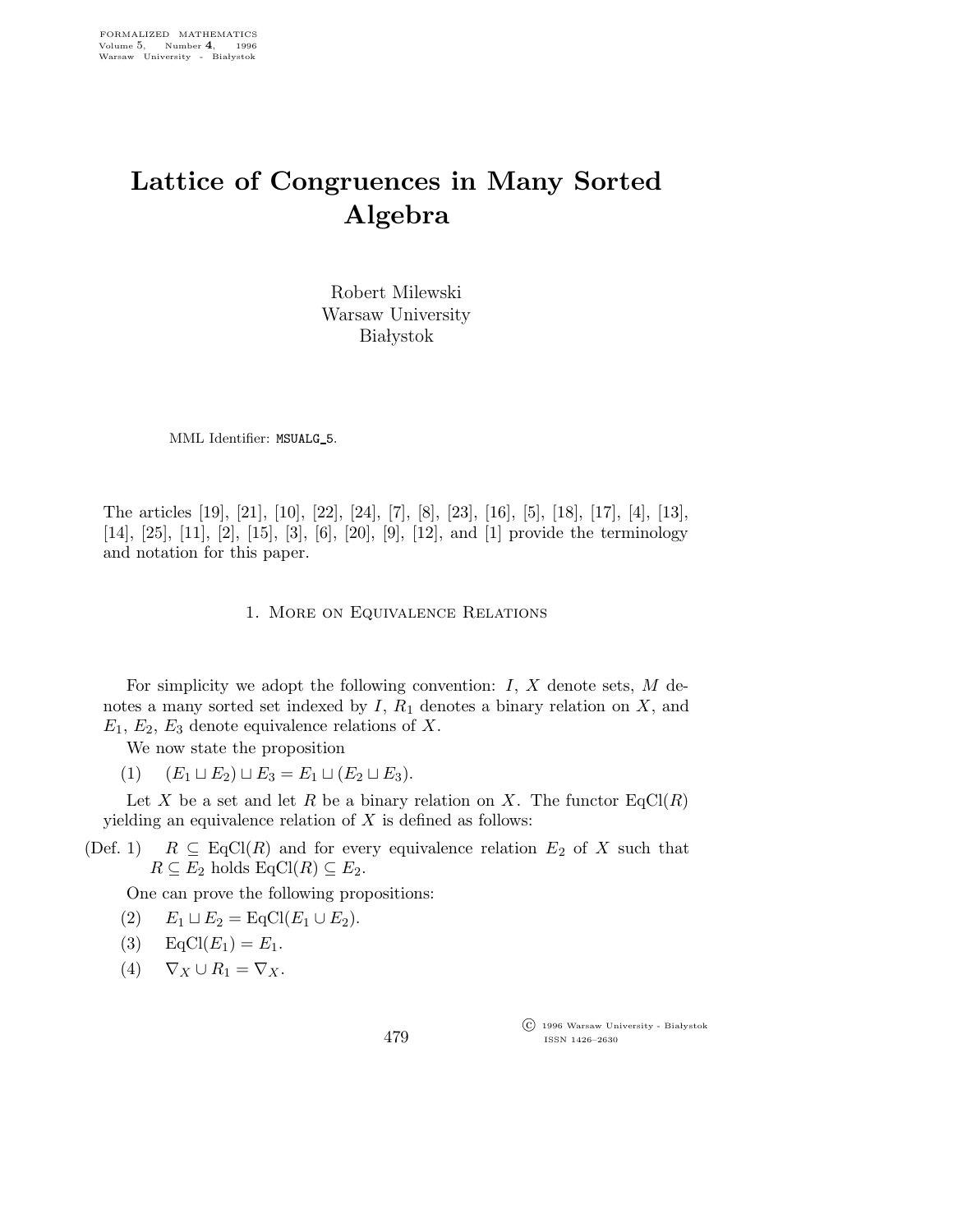## 2. Lattice of Equivalence Relations

Let X be a set. The functor EqRelLatt $(X)$  yields a strict lattice and is defined by the conditions (Def. 2).

(Def. 2) (i) The carrier of EqReLU
$$
(X) = \{x : x \text{ ranges over relations between } X \text{ and } X, x \text{ is an equivalence relation of } X\}
$$
, and

(ii) for all equivalence relations x, y of X holds (the meet operation of EqRelLatt $(X)(x, y) = x \cap y$  and (the join operation of EqRelLatt $(X)(x, y)$  $y) = x \sqcup y.$ 

## 3. Many Sorted Equivalence Relations

Let us consider  $I, M$ . Note that there exists a many sorted relation of  $M$ which is equivalence.

Let us consider I,  $M$ . An equivalence relation of  $M$  is an equivalence many sorted relation of M.

We adopt the following convention: I will denote a non empty set,  $M$  will denote a many sorted set indexed by I, and  $E_4$ ,  $E_1$ ,  $E_2$ ,  $E_3$  will denote equivalence relations of M.

Let I be a non empty set, let M be a many sorted set indexed by I, and let R be a many sorted relation of M. The functor  $\text{EqCl}(R)$  yields an equivalence relation of M and is defined as follows:

(Def. 3) For every element i of I holds  $(\text{EqCl}(R))(i) = \text{EqCl}(R(i)).$ 

The following proposition is true

(5)  $EqCl(E_4) = E_4$ .

4. Lattice of Many Sorted Equivalence Relations

Let I be a non empty set, let  $M$  be a many sorted set indexed by  $I$ , and let  $E_1$ ,  $E_2$  be equivalence relations of M. The functor  $E_1 \sqcup E_2$  yielding an equivalence relation of  $M$  is defined as follows:

(Def. 4) There exists a many sorted relation  $E_3$  of M such that  $E_3 = E_1 \cup E_2$ and  $E_1 \sqcup E_2 = \text{EqCl}(E_3)$ .

Let us observe that the functor introduced above is commutative. Next we state several propositions:

- (6)  $E_1 \cup E_2 \subseteq E_1 \sqcup E_2$ .
- (7) For every equivalence relation  $E_4$  of M such that  $E_1 \cup E_2 \subseteq E_4$  holds  $E_1 \sqcup E_2 \subseteq E_4.$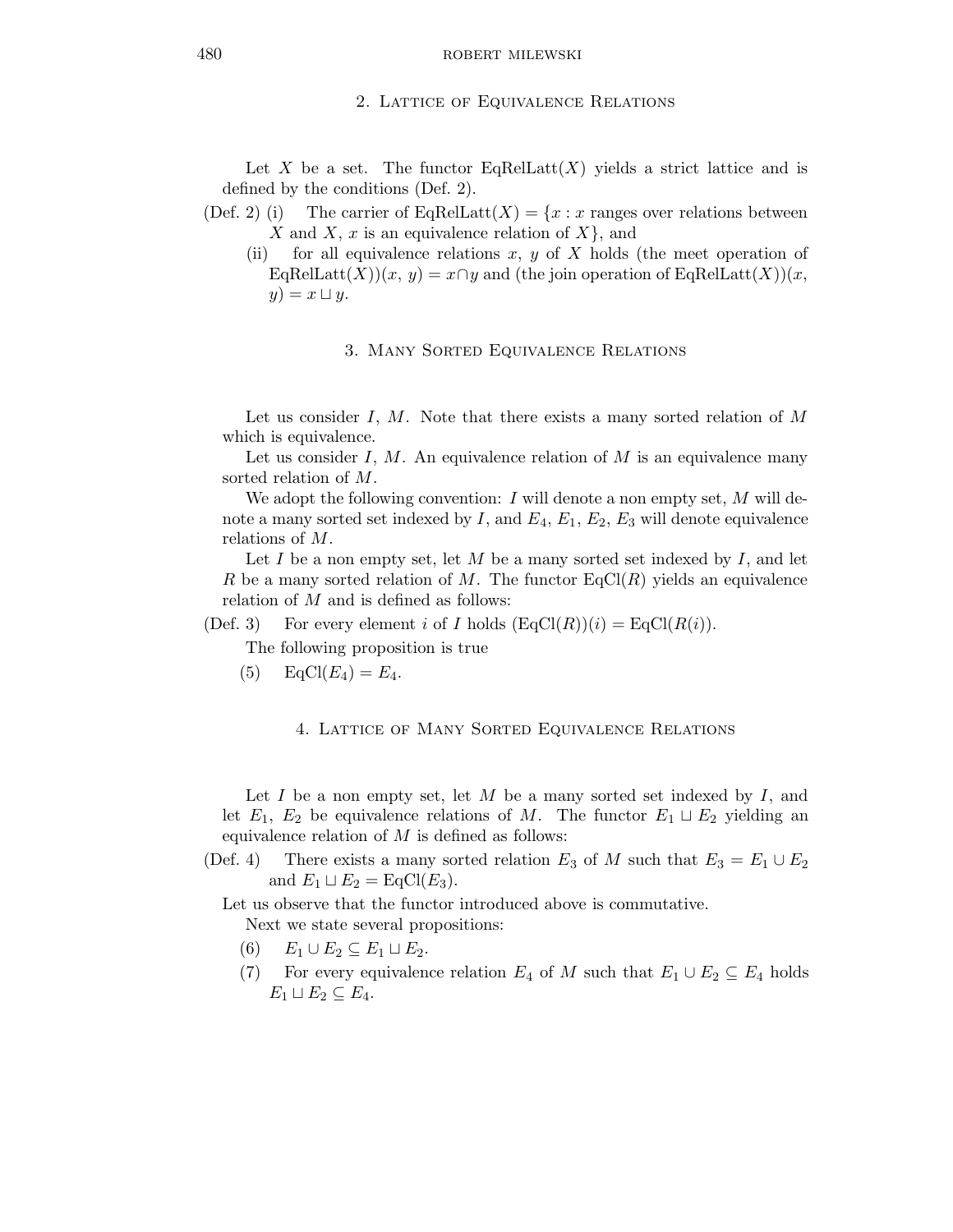- (8) If  $E_1 \cup E_2 \subseteq E_3$  and for every equivalence relation  $E_4$  of M such that  $E_1 \cup E_2 \subseteq E_4$  holds  $E_3 \subseteq E_4$ , then  $E_3 = E_1 \sqcup E_2$ .
- (9)  $E_4 \sqcup E_4 = E_4.$
- (10)  $(E_1 \sqcup E_2) \sqcup E_3 = E_1 \sqcup (E_2 \sqcup E_3).$
- (11)  $E_1 \cap (E_1 \sqcup E_2) = E_1.$
- (12) For every equivalence relation  $E_4$  of M such that  $E_4 = E_1 \cap E_2$  holds  $E_1 \sqcup E_4 = E_1.$
- (13) For all equivalence relations  $E_1, E_2$  of M holds  $E_1 \cap E_2$  is an equivalence relation of M.

Let  $I$  be a non empty set and let  $M$  be a many sorted set indexed by  $I$ . The functor  $EqRelLatt(M)$  yielding a strict lattice is defined by the conditions (Def. 5).

- (Def. 5) (i) For arbitrary x holds  $x \in$  the carrier of EqRelLatt $(M)$  iff x is an equivalence relation of M, and
	- (ii) for all equivalence relations x, y of M holds (the meet operation of EqRelLatt $(M)(x, y) = x \cap y$  and (the join operation of EqRelLatt $(M)(x, y)$  $y) = x \sqcup y.$

5. Lattice of Congruences in Many Sorted Algebra

Let  $S$  be a non empty many sorted signature and let  $A$  be an algebra over S Note that every many sorted relation of A which is equivalence is also equivalence.

In the sequel S will denote a non void non empty many sorted signature and A will denote a non-empty algebra over S.

Next we state several propositions:

- (14) Let *o* be an operation symbol of *S*, and let  $C_1$ ,  $C_2$  be congruences of *A*, and let  $x_1, y_1$  be arbitrary, and let  $a_1, b_1$  be finite sequences. Suppose  $\langle x_1, x_2 \rangle$  $y_1 \in C_1(\pi_{\text{len }a_1+1} \text{Arity}(o)) \cup C_2(\pi_{\text{len }a_1+1} \text{Arity}(o)).$  Let  $x, y$  be elements of Args $(o, A)$ . Suppose  $x = a_1 \cap \langle x_1 \rangle \cap b_1$  and  $y = a_1 \cap \langle y_1 \rangle \cap b_1$ . Then  $\langle (Den(o, A))(x), (Den(o, A))(y) \rangle \in C_1$ (the result sort of  $o) \cup C_2$ (the result sort of  $o$ ).
- (15) Let *o* be an operation symbol of *S*, and let  $C_1$ ,  $C_2$  be congruences of A, and let C be an equivalence many sorted relation of A. Suppose  $C = C_1 \sqcup C_2$ . Let  $x_1, y_1$  be arbitrary, and let n be a natural number, and let  $a_1, a_2, b_1$  be finite sequences. Suppose len  $a_1 = n$  and len  $a_1 = \text{len } a_2$  and for every natural number k such that  $k \in \text{dom } a_1$  holds  $\langle a_1(k), a_2(k) \rangle \in$  $C(\pi_k \text{Arity}(o))$ . Suppose  $\langle (\text{Den}(o, A))(a_1 \hat{~} \langle x_1 \rangle \hat{~} b_1), (\text{Den}(o, A))(a_2 \hat{~} \langle x_1 \rangle \hat{~}$  $(b_1)\}\in C$ (the result sort of *o*) and  $\langle x_1, y_1\rangle \in C(\pi_{n+1} \text{Arity}(o))$ . Let x be an element of Args $(o, A)$ . If  $x = a_1 \cap \langle x_1 \rangle \cap b_1$ , then  $\langle (Den(o, A))(x),$  $(\text{Den}(o, A))(a_2 \cap \langle y_1 \rangle \cap b_1) \in C$ (the result sort of *o*).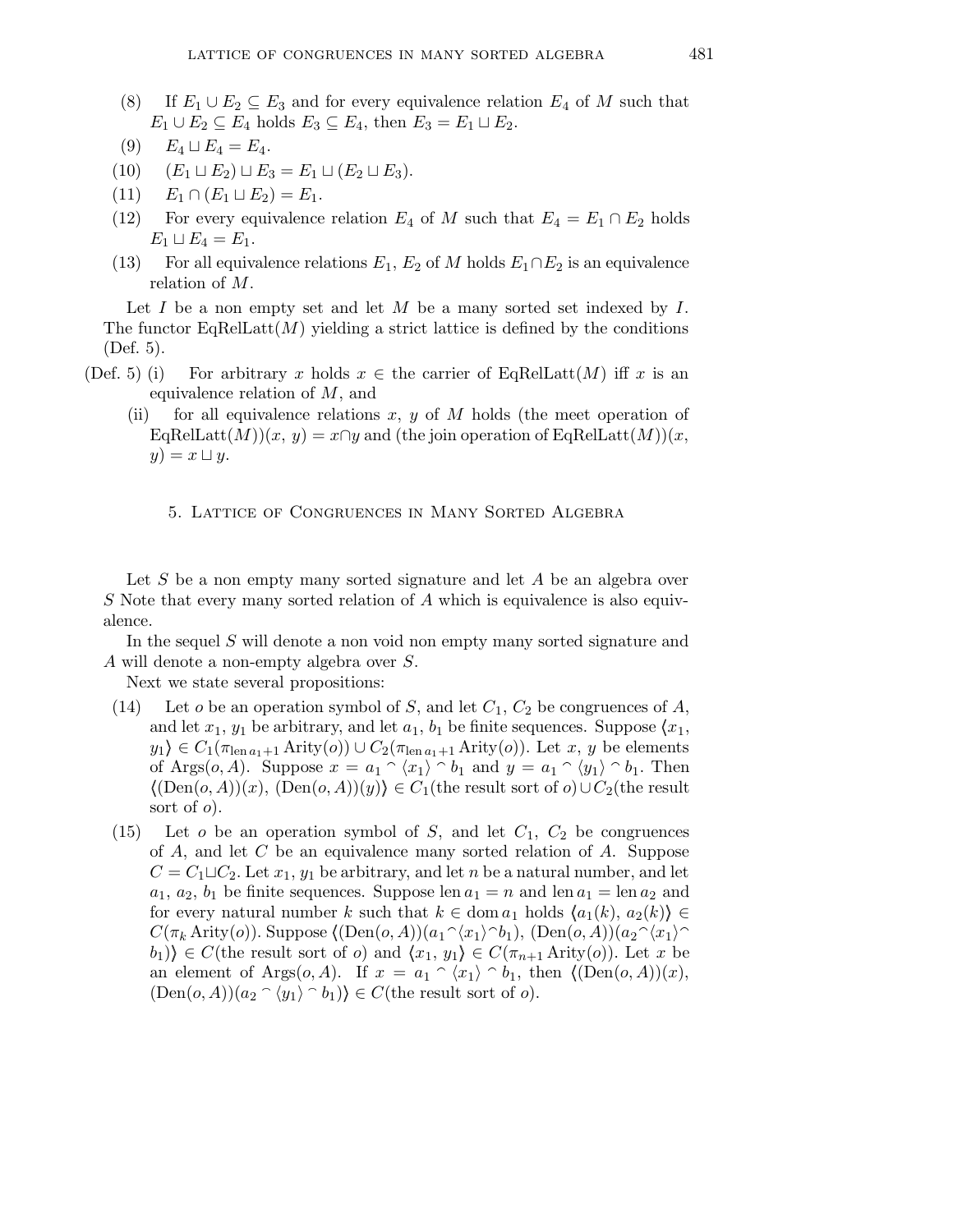- (16) Let o be an operation symbol of S, and let  $C_1$ ,  $C_2$  be congruences of A, and let C be an equivalence many sorted relation of A. Suppose  $C =$  $C_1 \sqcup C_2$ . Let x, y be elements of Args $(o, A)$ . Suppose that for every natural number n such that  $n \in \text{dom } x$  holds  $\langle x(n), y(n) \rangle \in C(\pi_n \text{Arity}(o))$ . Then  $\langle (Den(o, A))(x), (Den(o, A))(y) \rangle \in C$ (the result sort of o).
- (17) For all congruences  $C_1$ ,  $C_2$  of A holds  $C_1 \sqcup C_2$  is a congruence of A.
- (18) For all congruences  $C_1$ ,  $C_2$  of A holds  $C_1 \cap C_2$  is a congruence of A.

Let us consider  $S$  and let  $A$  be a non-empty algebra over  $S$ . The functor CongrLatt(A) yielding a strict sublattice of EqRelLatt(the sorts of A) is defined by:

(Def. 6) For arbitrary x holds  $x \in$  the carrier of CongrLatt(A) iff x is a congruence of A.

We now state four propositions:

- $(19)$  id<sub>(the sorts of A)</sub> is a congruence of A.
- (20) [the sorts of A, the sorts of A] is a congruence of A.
- $(21)$   $\perp_{\text{CongrLatt}(A)} = \text{id}_{(\text{the sorts of }A)}$ .
- (22)  $\top_{\text{CongrLatt}(A)} = [\text{the sorts of } A, \text{ the sorts of } A].$

Let us consider S and let us consider A. One can check that  $\text{CongrLatt}(A)$ is bounded.

## **REFERENCES**

- [1] Grzegorz Bancerek. The fundamental properties of natural numbers. Formalized Mathematics,  $1(1):41-46$ , 1990.
- Grzegorz Bancerek. König's theorem. Formalized Mathematics, 1(3):589–593, 1990.
- [3] Grzegorz Bancerek and Krzysztof Hryniewiecki. Segments of natural numbers and finite sequences. Formalized Mathematics, 1(1):107-114, 1990.
- [4] Ewa Burakowska. Subalgebras of many sorted algebra. Lattice of subalgebras. Formalized Mathematics, 5(1):47–54, 1996.
- Czesław Byliński. Binary operations. Formalized Mathematics,  $1(1):175-180$ , 1990.
- [6] Czesław Byliński. Finite sequences and tuples of elements of a non-empty sets. Formalized Mathematics, 1(3):529–536, 1990.
- [7] Czesław Byliński. Functions and their basic properties. Formalized Mathematics,  $1(1):55-65, 1990.$
- [8] Czesław Byliński. Functions from a set to a set. Formalized Mathematics,  $1(1):153-164$ , 1990.
- [9] Czesław Byliński. Partial functions. Formalized Mathematics,  $1(2):357-367$ , 1990.
- [10] Czesław Byliński. Some basic properties of sets. Formalized Mathematics,  $1(1):47-53$ , 1990.
- [11] Marek Chmur. The lattice of natural numbers and the sublattice of it. The set of prime numbers. Formalized Mathematics, 2(4):453–459, 1991.
- [12] Krzysztof Hryniewiecki. Basic properties of real numbers. Formalized Mathematics,  $1(1):35-40, 1990.$
- [13] Małgorzata Korolkiewicz. Homomorphisms of many sorted algebras. Formalized Mathematics, 5(1):61-65, 1996.
- [14] Malgorzata Korolkiewicz. Many sorted quotient algebra. Formalized Mathematics, 5(1):79–84, 1996.
- [15] Beata Madras. Products of many sorted algebras. Formalized Mathematics, 5(1):55–60, 1996.